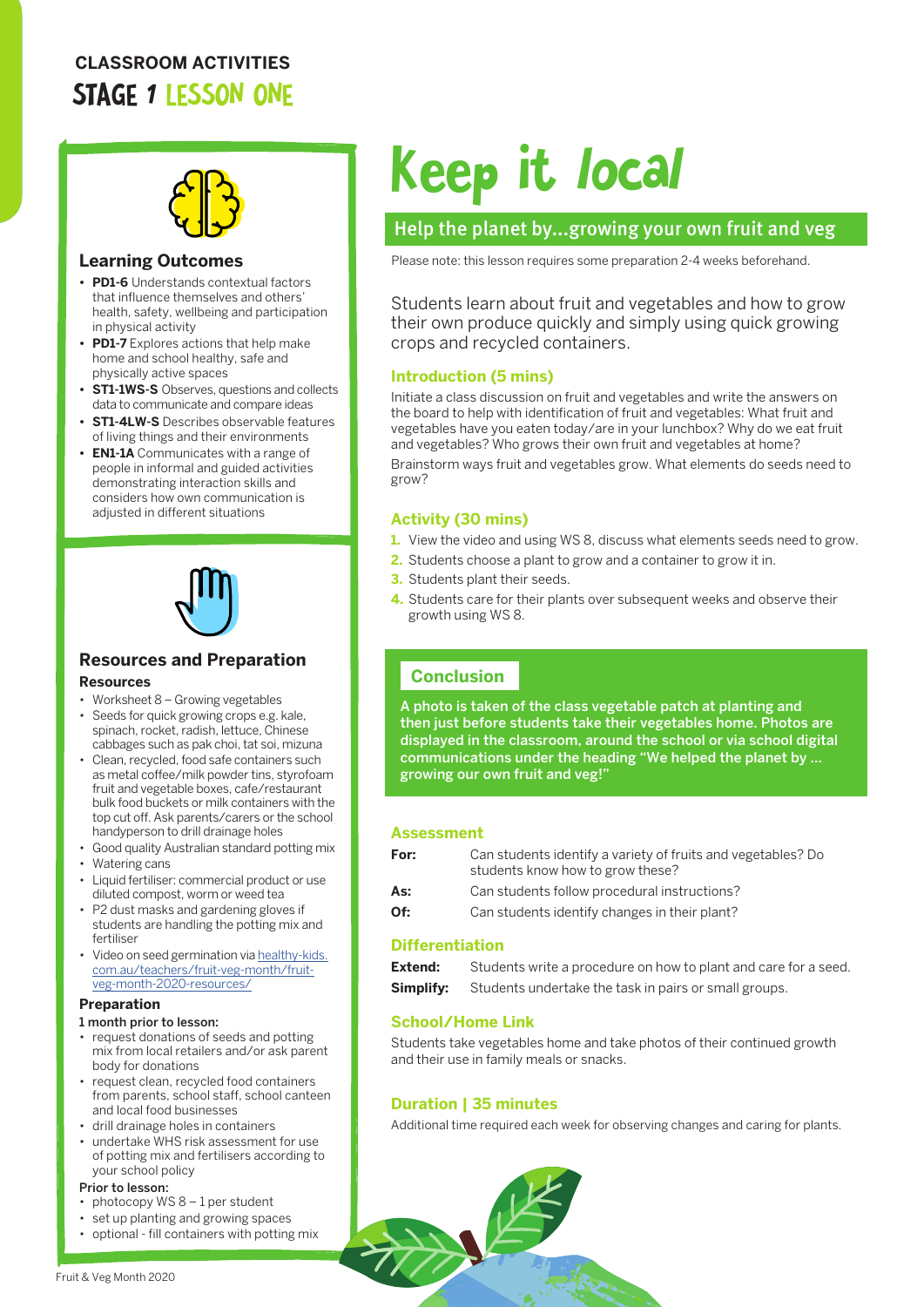Student name Vegetable name 1. S\_nl\_g\_t. I will put my pot in a sunny spot. Most vegetables need 6 to 8 hours of sunlight a day. 2.  $W_- = r$ . I won't let the soil dry out. I will water my pot once or twice a week.  $3. F<sub>--</sub>d.$  I will plant my seed in soil. I will give it food My vegetable needs...

(fertiliser) every two weeks.

I will care for my vegetable each week by giving it...

|       | Week | Week 2 | Week 3 | Week 4                       |
|-------|------|--------|--------|------------------------------|
| Water | $2$  |        |        | $\left  \frac{1}{2} \right $ |
| Food  |      |        |        |                              |

This is how my vegetable has changed... Week 1 This week my vegetable has

Draw and label your vegetable